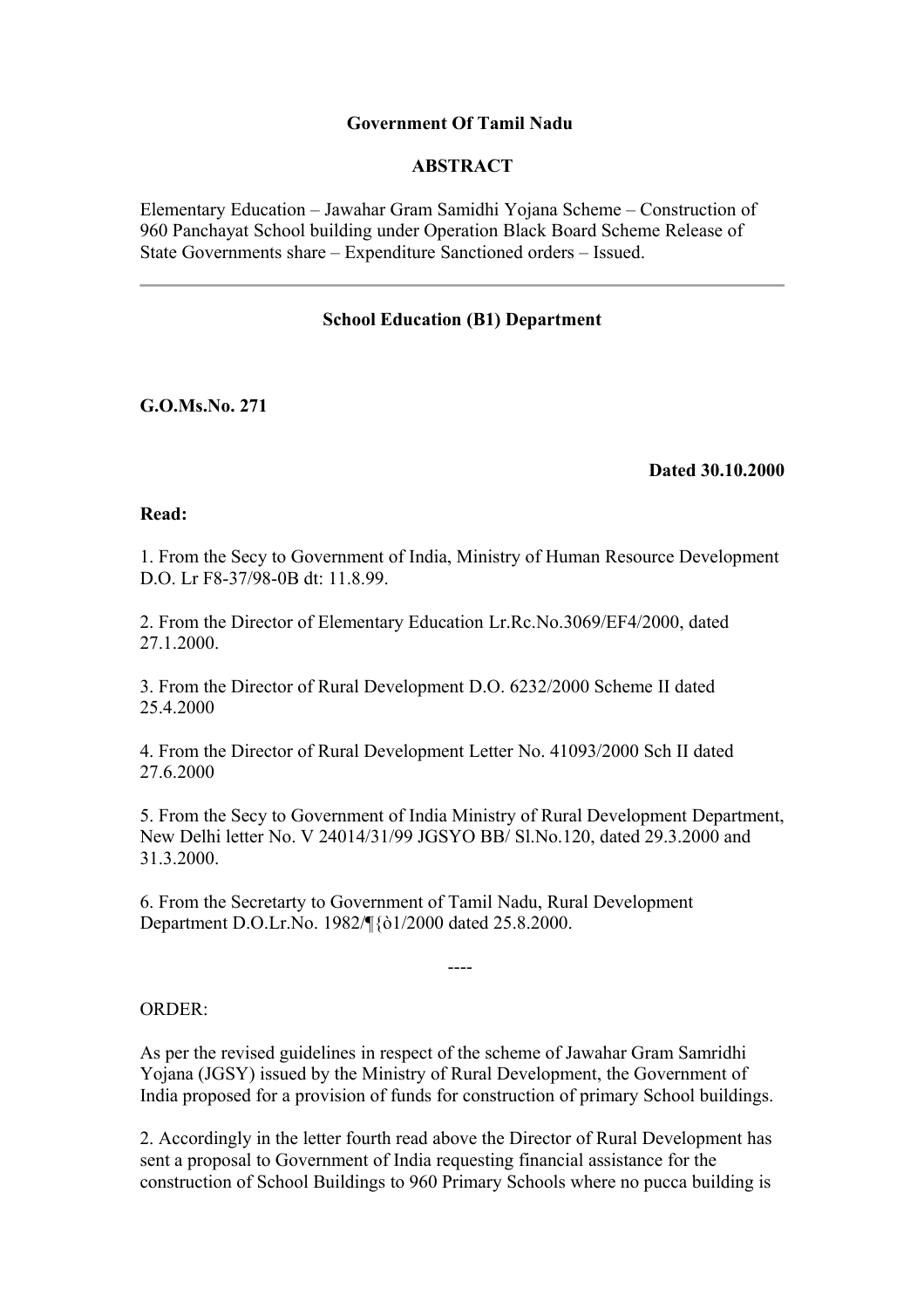available. In the letter fifth cited the Government of India have conveyed its sanction for Rs.922.65 lakhs being the 45% of building cost (ie excluding the cost of Varandha and toilet) under Operation Blackboard Scheme and partly under Jawahar Gram Samidhi Yojana scheme for the year 1999-2000. According to the Government of India sanction order, the expenditure on the implementation of the Scheme is to be shared on 45:15:40 basis among the Centre, State Rural Development Department and State Education Department respectively. The Government of India have also instructed that the grant sanctioned shall be utilised only for the construction of School building subject to the conditions laid down in Jawahar Gram Samidhi Yojana guidelines.

3. The Government sanction an expenditure of Rs.820.13 lakhs (Rupees eight crores twenty lakhs and thirteen thousand only) being the 40% share and Rs.979.20 lakhs (Rupees nine Crore seventy nine lakhs and twenty thousand only) for the Construction of 960 Primary Schools buildings as per the approved type design of Rural Development Department for the following items of expenditure: -

| 40% of building cost | Rs.820.13 lakhs |
|----------------------|-----------------|
| Veranda Cost         | $RS.595.20$ "   |
| <b>Toilet Cost</b>   | Rs.384.00       |
| Total                | Rs.1799.33      |

Therefore the funds available under Primary Education Sector of Prime Minister Gramodaya Yojana ie Rs.1571.85 lakhs shalll be utilised as the contribution of the Education Department for the construction of 960 New Primary School buildings under Operation Black Board Scheme. The balance amount of Rs.227.48 lakhs which is required over and above the funds available under Primary Education Sector of Prime Minister Gramodaya Yojana shall be met from the 25% of the discretionary share of Prime Minister Gramodaya Jojana allotted to the State.

4. The expenditure sanctioned in para 3 above shall be debited to the following head of account to be opened under D. No. 27:-

# Primary Education Sector of PMGY:-

- 2505 Rural Employment
- 01 National Programmes
- 702 Jawahar Rozgar Yojana
- VI Schemes in the Ninth Five Year Plan Schemes shared between State and Centre
- UI Assistance for Primary Education under Prime Minister Gramodaya Yojana
- 09 Grants-in-aid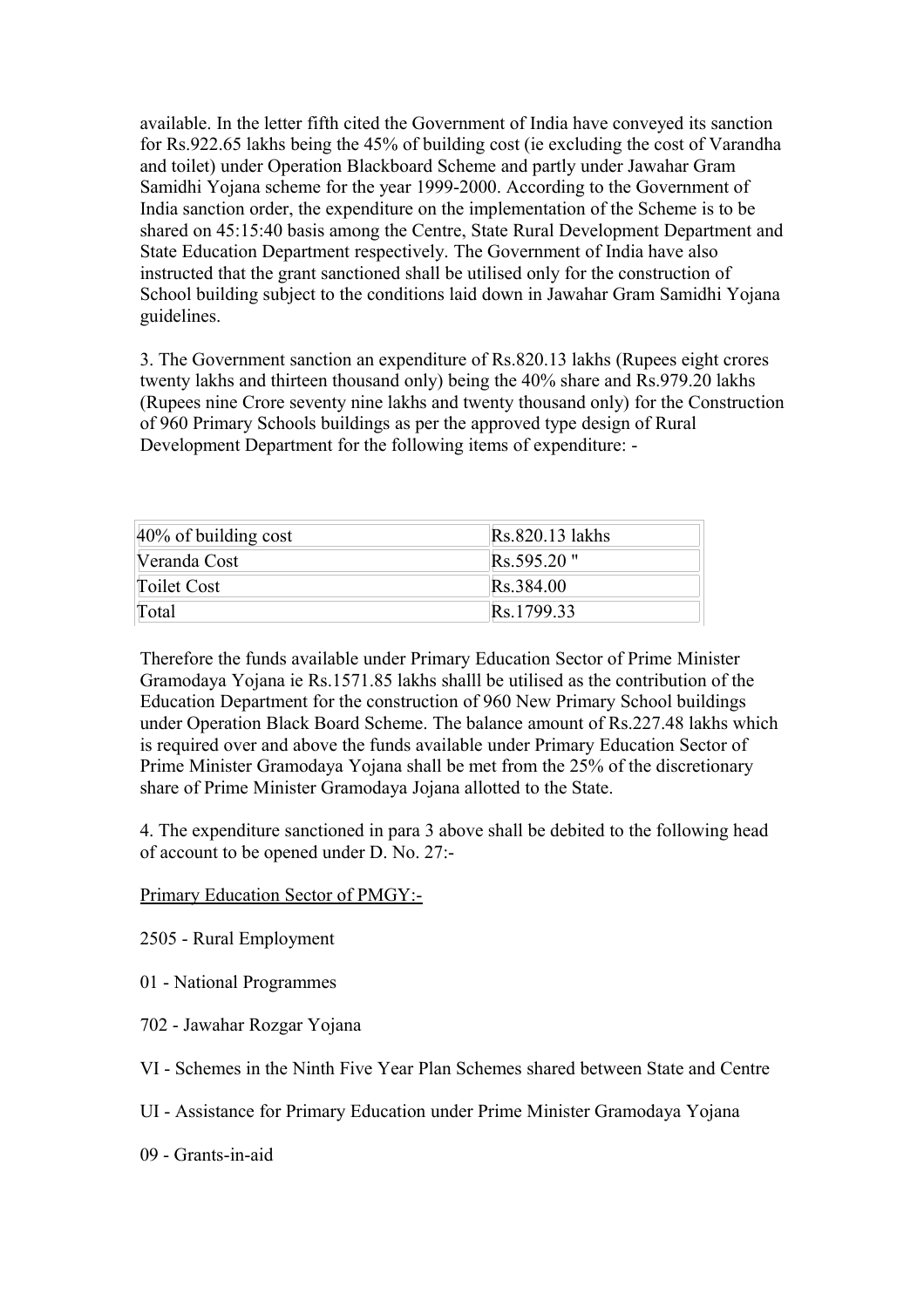### 3 - Grants for specific Schemes (D.P.C. 2505 - 01 702 - UI - 0930)

5. The Expenditure sanctioned is on a new Service and the approval of the legislature will be obtained in due course. Pending approval by the Legislature the expenditure will be initially met by an advance from the contingency fund. Orders regarding which will be issued separately from Finance (BGI) Department. The Director of Rural Development should apply to the Government in Finance (BG I) Department in the prescribed Proforma for sanctioning the advance from the contingency fund with a copy of this order.

6. The Director of Rural Development is the Estimating Reconciling and controlling authority for the above new Sub head of account.

7. The Pay and Accounts Officers/Treasury Officers are requested to open the above new sub head of account in accounts.

8. The Director of Rural Development is authorised to draw and disburse the expenditure for the said items and he is also requested to send the utilisation certificate and progress report on the implementation of the Scheme to Government of India Ministry of Human Resource Development, Department of Rural Development from time to time with a copy marked to Director of Elementary Education and to the Secretary School Education Department. The grant sanctioned above should be utilised for the construction of School building only subject to the conditions laid down in JGSY guidelines.

9. This order issues with the concurrence of Finance Department vide its U.O.No. 625/SS/GV/2000-1, dated 19.10.2000 and additional Sanction Ledger No. 3.

### (BY ORDER OF THE GOVERNOR)

### **M.A.GOWRISHANKAR,**

#### **SECRETARY TO GOVERNMENT.**

**To**

The Director of Elementary Education,Chennai 6

The Director of Rural Development, Chennai 5

The Accountant General, Chennai 18